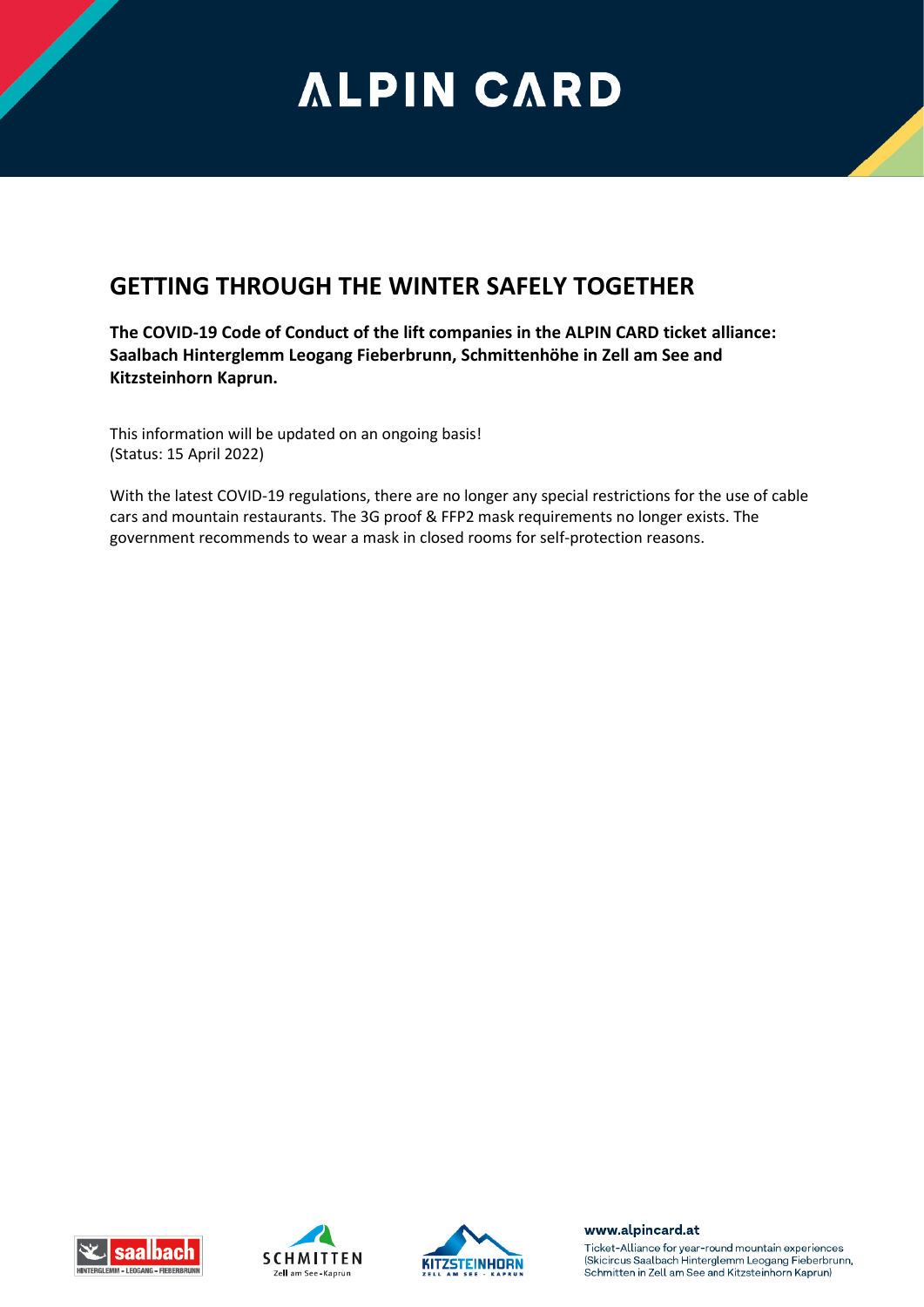## **ALPIN CARD**



Lift cabins are ventilated through permanently installed ventilation openings. Windows can be used for additional ventilation.



Please observe the general rules of hygiene and wash your hands regularly.

Disinfection measures are carried out regularly.



Please do not leave your used protective masks or handkerchiefs in the lifts but dispose of them properly. In the lift station areas, there are waste bins available.



Please follow the recommendations for conduct & the instructions of our employees and especially observe the applicable hygiene regulations.







www.alpincard.at

Ticket-Alliance for year-round mountain experiences (Skicircus Saalbach Hinterglemm Leogang Fieberbrunn, Schmitten in Zell am See and Kitzsteinhorn Kaprun)